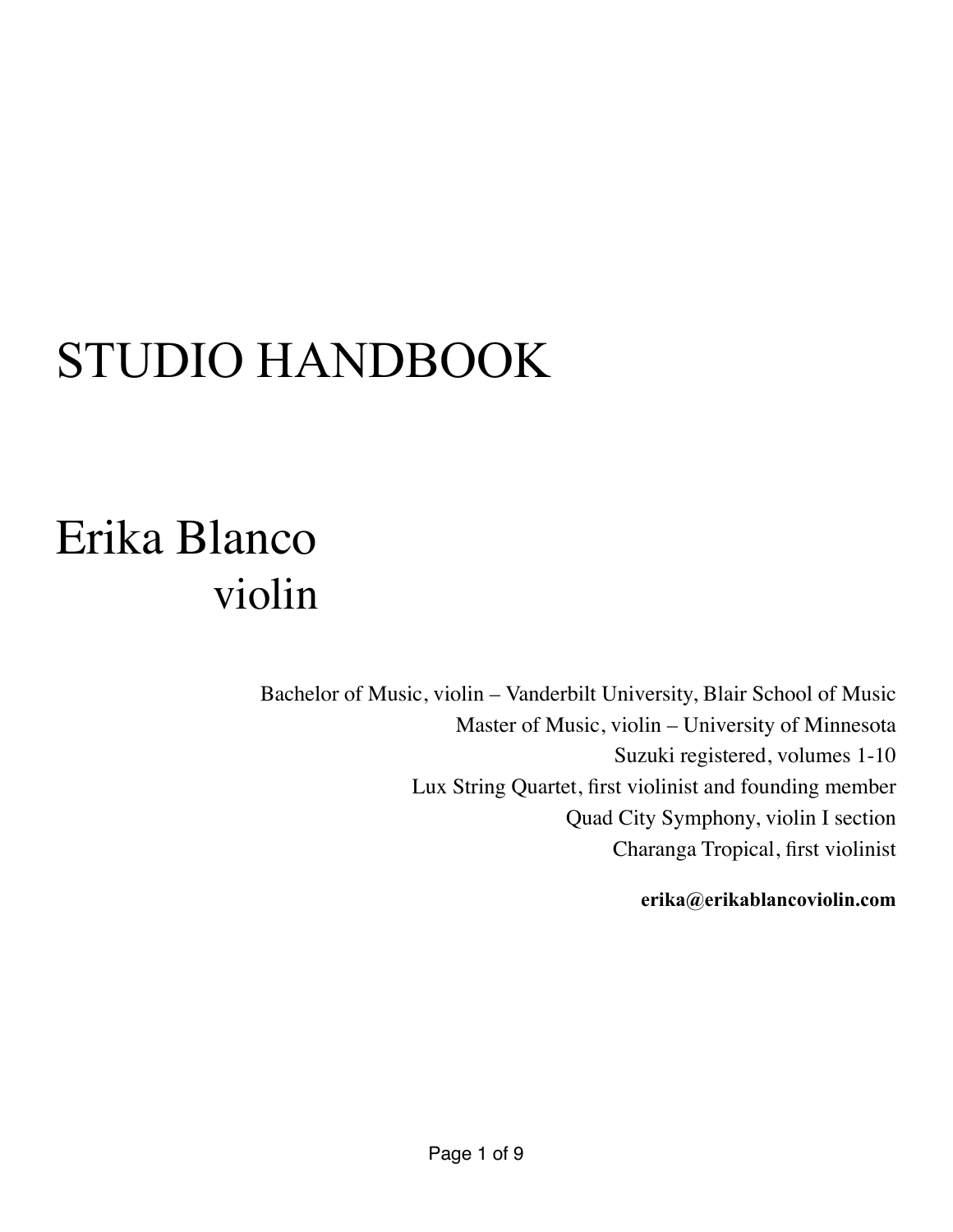#### Introduction:

Welcome to my studio! One of the utmost privileges of my being a musician is interacting with students and their families. As you will see outlined in this handbook, I am most concerned in our growth together, music's being the common thread and medium for that growth. Regardless of professional vs. recreational musical ambitions, becoming a well-rounded musicians entails patience, vision, goal setting, problem solving, collaboration, listening, and respect, qualities that are useful in all areas of life. I primarily present these aspects by example and thereby presume likewise with my students and their families. Private instruction is most effective for a musician's advancement because of the trust, respect, and routine established in the studentteacher-parent relationship. Particularly with the Suzuki philosophy to which I adhere, I believe that every student, regardless of age or background, can achieve a high level of musical aptitude given the right stimulus (instruction) and right environment (creating a fuller musical experience outside lessons by listening to music daily; having family engaged in the musical experience; attending live concerts, etc.). Each year I look forward to furthering these relationships and seeing the musical and personal development in my students.

# Objectives:

- 1. To cultivate an appreciation for beauty and discipline in the whole person
- 2. To formulate a rudimentary and ever-growing appreciation of music
- 3. To progress through a thorough, personal, and level-appropriate repertoire
- 4. To develop the musical ear through listening, repetition, experimenting, reviewing and other techniques
- 5. To nurture and instill leadership and musicianship qualities

# Student Expectations:

- 1. Practicing a regular routine along with the practicing parent(s)
- 2. Listening *daily* to the level-appropriate Suzuki recording; listening assignments outside the Suzuki repertoire
- 3. Balancing a healthy teacher-student-parent relationship in which all three persons are of importance
- 4. Willing to try new and sometimes seemingly difficult techniques or practicing routines during a lesson and/or during personal practice time
- 5. Demonstrating appropriate respect and willingness to adhere to parent's involvement during *home* practice and to the teacher's involvement during lesson time
- 6. Desiring improvement and progress through practice

# Teacher Expectations:

- 1. Fostering tone, technique, and musical interpretation
- 2. Conducting lessons in an exciting, stimulating environment
- 3. Maintaining a truly Suzuki-based ideology in lesson tactics (Read *Nurtured By Love* by Suzuki for ideology)
- 4. Striving my very hardest to be punctual and valuing the parent-student's commitment and time
- 5. Delivering a promise made to students in a timely fashion, either about repertoire, rewards, etc.
- 6. Understanding each student's personal level and ambition for the violin
- 7. Recording all activity during any lesson for reference, evaluation, and growth
- 8. Being able to give varied solutions or techniques about a certain problem or difficulty
- **9.** Being readily available in person or via telephone or e-mail for any kind of discussion about any aspect of the lessons, myself, and/or the student-parent unit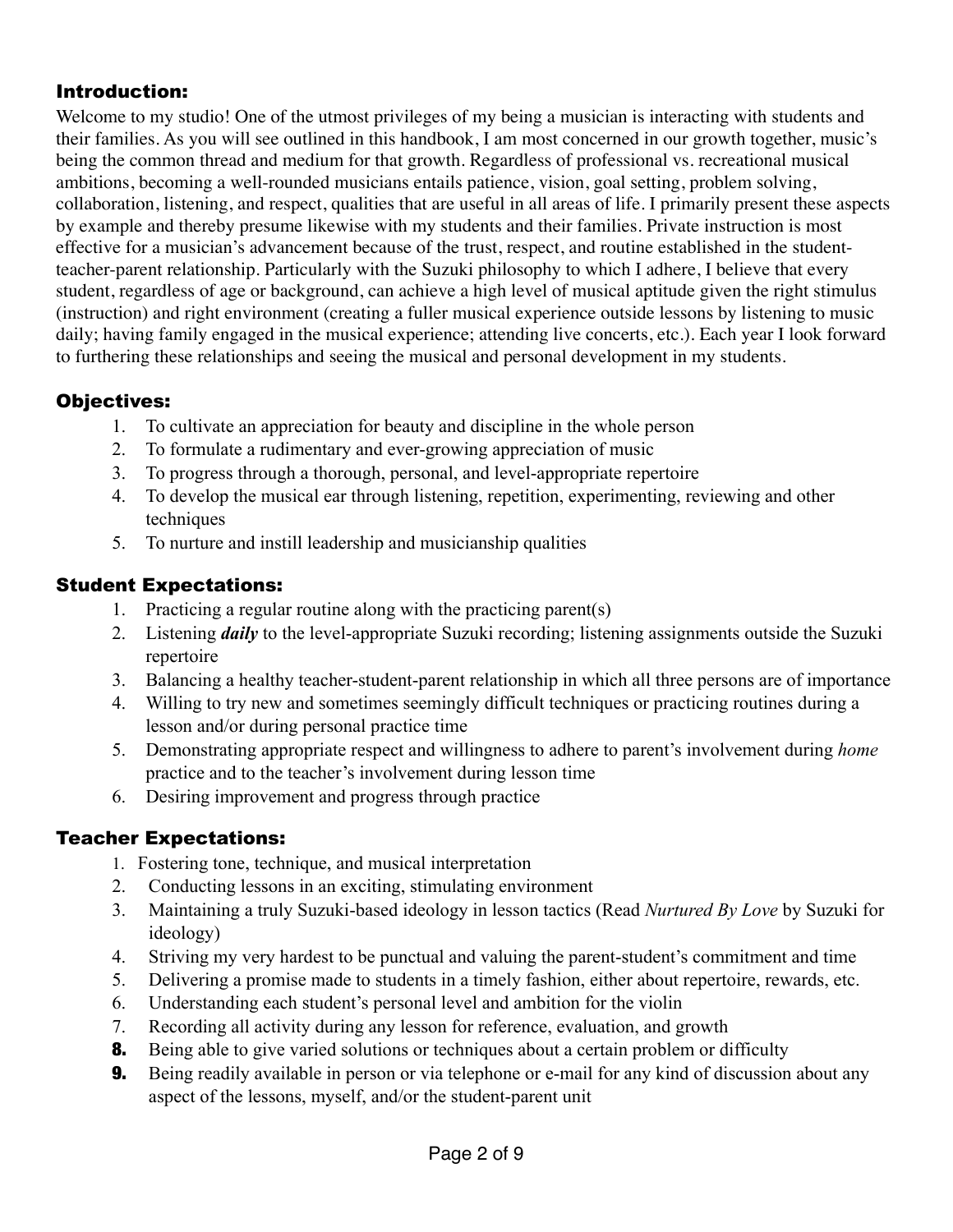#### Parent Expectations:

- 1. Adequate *note-taking* and listening during lessons so that parent can be home-teacher during the week! The parent who practices with the student is required to attend all lessons and to oversee each at-home practice session
- 2. Alerting the teacher sufficiently and immediately concerning any chronic health concerns and/or learning disabilities
- 3. Respecting lessons as the special time for the student and teacher to interact
	- a) If any questions arise about something that has occurred during the lesson, record them in the notes and address them at the ending 5 minutes
- b) Being careful not to embarrass the child (e.g., being overly involved during lessons, being negative…)
	- c) Parents may certainly interject if 1) something of question which recurred during home practice occurs at the lesson or 2) if a disciplinary issue arises
- 4. Encouraging at every possible opportunity while being attentive to both the child's strengths and weaknesses during home practice
- 5. Arriving about 5 minutes *before* lesson time begins so that the child can be unpacked and ready to begin at the close of the previous student's lesson
- 6. Making the child's Suzuki recording available at various opportunities (e.g., carpool, other commutes, during house chores, before bedtime, bath-time, breakfast, etc.).
- 7. Communicating with teacher via e-mail or telephone about problems or confusions that may arise during the week's practicing
- 8. Overseeing child's hygiene (e.g., washed hands before handling violin, clipped nails, etc.)
- 9. Renting/purchasing an instrument, *with prior teacher approval*, that is appropriate for the child's needs and child's size. Any instrument acquired without teacher approval may be deemed unfit to play and will not be permitted for use.

# What is "Suzuki"?

Shinichi Suzuki (1898-1998) was a Japanese pedagogue who realized one day that "all Japanese children speak Japanese!" His insight was that Japanese is a difficult, intricate language to learn, yet all Japanese children achieve fluency after only a few years from being born. Most parents aren't formal educators or language experts, so how does this fluency happen? Dr. Suzuki named his approach the "Mother Tongue" method. Parents, from the time their children are born, speak to them, even though they know an infant cannot comprehend. Children are constantly hearing their native tongue: on the radio, in the grocery store, in the waiting room, from siblings in the household; language is all around them! Once children are toddler-aged, parents start putting letters on refrigerators and in the bathtub. The expectation clearly isn't so that the 18 month-old will read. It's exposure and familiarity.

Speaking happens long before reading. It's awkward, sometimes hard to understand, but eventually all children "practice" enough so that forming words becomes natural, automatic, and comprehenadable. Reading occurs once a vocabulary bank is established.

Imagine the process of learning to walk: it's awkward, tumbly, and ungraceful. After perseverance, walking happens, and before long, running occurs! The first steps in violin are learning to hold the violin and learning to hold the bow. Much like learning to walk, it's awkward and unnatural. But persevering with the process is absolutely necessary before any "running' (or playing) can occur.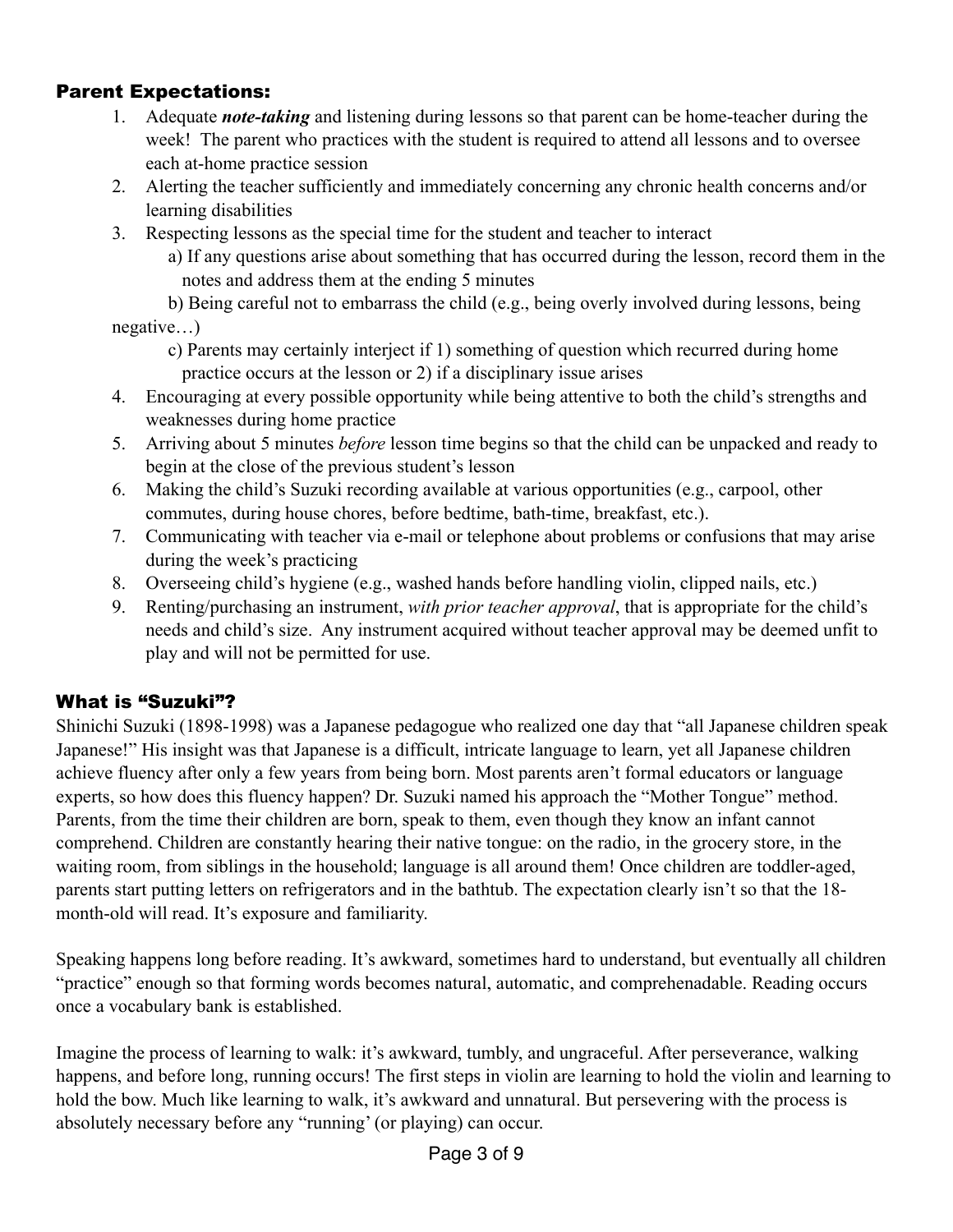#### **[What is "Suzuki"? continued…]**

With the Suzuki philosophy, the student listens daily and frequently via CD to the repertoire he or she will be learning. It becomes (sometimes obnoxiously) engrained so that, when the time comes to learn it, it's only a matter of aligning the physical requirements because the mind already knows what the piece sounds like.

Note reading begins very informally, much like the refrigerator magnets or the foam bathtub letters. Formal notereading is delayed until the instrument and bow are comfortably and consistently set in the correct posture.

That being said, Dr. Suzuki insisted early on that he was the only one who really "taught Suzuki," his point being that he wanted teachers to use his philosophies with the important tenets and align them with their own style and teaching personality.

# Why private lessons?

As already mentioned, private instruction's effectiveness hinges on the consistent relationship between the student, teacher, and parent. Musical development relies on regular nurturing, not taking a lesson occasionally to prepare for an upcoming performance. Much like athletic training, playing the violin is physical and mental and involves training muscles, reflexes, and concentration; inconsistent attention to proper training will yield inconsistent results and ultimately be frustrating to the student and their family.

# Practice:

Because playing an instrument is physically and mentally demanding, ease of playing and progress correlate with the quality and then quantity of practice. That being said, quality and consistency of and thoughtfulness during practice will produce much better results than one or two weekly cram sessions of practicing. Should a student show a distinct disinterest in further study and demonstrates this through a deliberate lapse of progress during a period of lessons and/or a negative attitude (especially not complying with the student expectations listed), the teacher and parent should have a serious discussion concerning the further purpose of lessons and of possible termination. I want music to be a positive, productive experience for all my students, which could be significantly impeded if the student is showing indifference and apathy.

A good analogy to violin playing to keep in mind is like planting a seed: it requires specific care in its feeding and light exposure, but it's a slow, sometimes unnoticeable growth. It can't be forced or expedited, and it its care is inconsistent or overdone or neglected, the plant's health will suffer. If it's too neglected, the growing process will have to be restarted all over again.

# Tuition:

Families have two options for tuition payment: semesterly in advance or in 4 installments throughout the semester due at the beginning of each installment period notated in the studio calendar. Failure to keep payment up-to-date relinquishes lessons until payment is settled and can jeopardize a family's right to be in my studio. Out of consideration for my time commitment to each student, tuition is **nonrefundable**, and each student is committed financially to a semester at a time, regardless of attendance.

# Attendance:

Due to the intensive nature of my performance and teaching commitments, student-initiated absences are not excused for any reason (e.g., illness, prearranged vacation, etc.) and will not be made up. I have included in our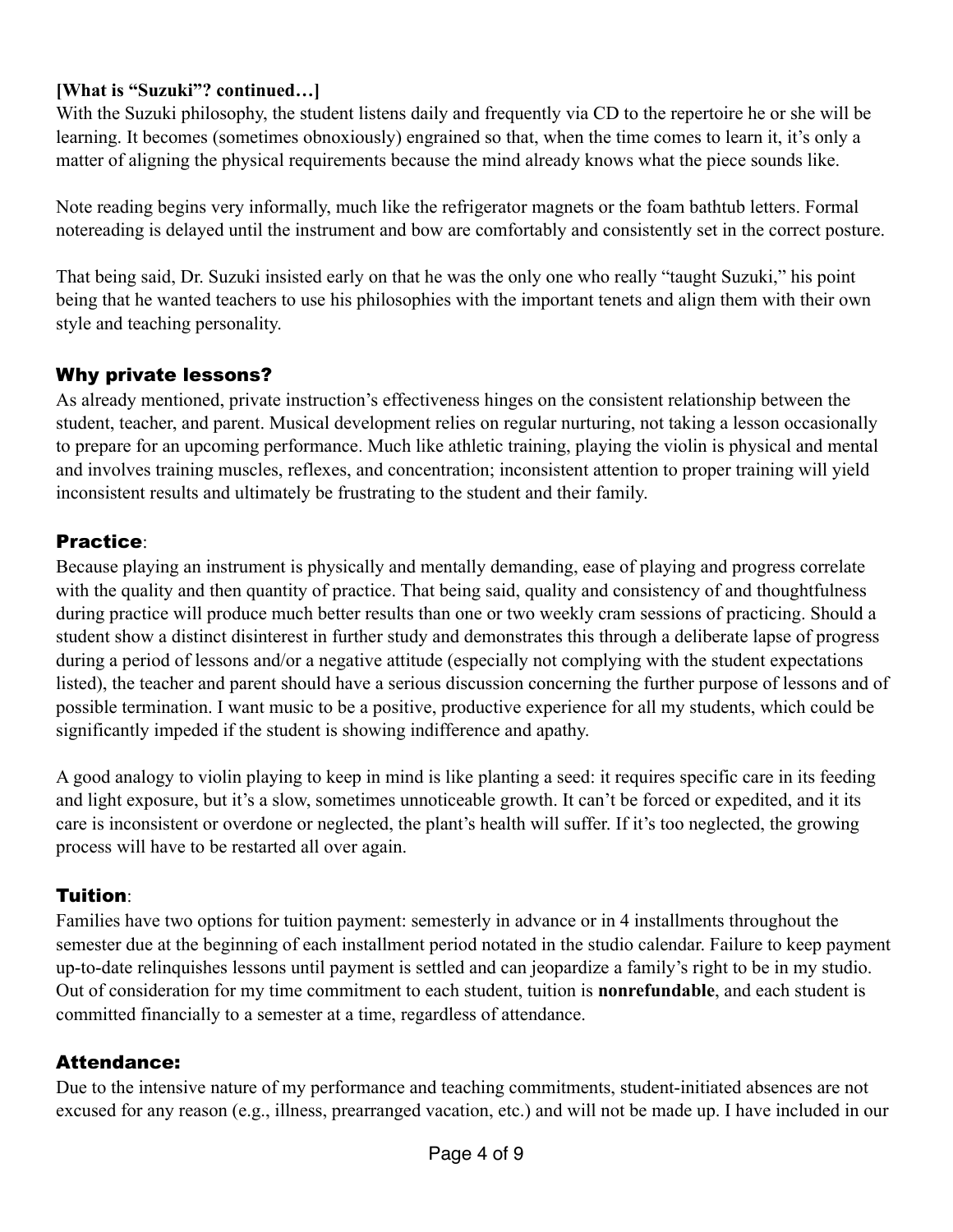#### **[Attendance continued…]**

calendar specific lessons when I will be gone for performances. In the event that I miss a lesson, we will reschedule at a mutually-convenient time; please note that I **will not reschedule a make up lesson** if it is student-initiated. E-mail is the best way to inform me of a prearranged absence; if it's within the day of the lesson, calling or texting is appreciated.

*Please see the appendix article 'Make Up Lessons from an Economist's Point of View' at the end of the handbook for a clearer understanding of my policy's rationale.* 

#### Illness:

In order to protect myself and be considerate of any other students I see that day, students who are contagious with a fever, who have had a fever within 24 hours, who have a cold, are sneezing or blowing their noses frequently, may not attend lessons. I reserve the right not to teach if a student exhibits symptoms of the flu, a cold, etc.

#### Inclement weather:

In the event of a blizzard or other weather-related events for which meteorologists are advising against being out, I will offer 1 make up lesson during 1 designated weekend at the end of the semester. If a student cannot attend that make up weekend, that student forfeits that lesson; no other make up times will be provided, and tuition is nonrefundable. I will notify families immediately via call or text the day-of if weather dictates canceling lessons.

#### Lesson scheduling:

Lesson scheduling can be reset before every semester. The teacher will honor semester-to-semester day/time specific slots. However, day, time, or day/time changes, pending the teacher's schedule, are on a first-come basis. If the student is late for his or her lesson, the teacher will conduct the lesson until the scheduled ending time; however, if the student arrives with only 15 minutes of lesson remaining, the teacher will not proceed with the lesson. Need of a permanent change should be addressed ASAP, although any canceled lesson must still be counted toward semester tuition.

#### Instrument rental:

Because violin and bow making are delicate, complex arts, taking years of training for all the handiwork, I require families to consult me before renting or purchasing. Cheap instruments are cheap because they are inexpertly crafted, usually in factories by machines and not handmade; not only will they not train the ear for a fine sound and good tone, they break easily and do not stay in tune. If you already have an instrument or rent/ purchase one that is subpar, I will require a replacement of my approval.

Recommended shops for rental: 1) **Quinn Violins**, 1081 21st Avenue SE, Minneapolis, MN 55414; 612.378.5470 or [sales@quinnviolins.com](mailto:sales@quinnviolins.com). 2) **House of Note**, 7202 Minnetonka Blvd, St. Louis Park, MN 55426; (952) 929-0026.

Definitely call and schedule an appointment if going to rent or purchase so that the shop can make necessary preparations for your visit.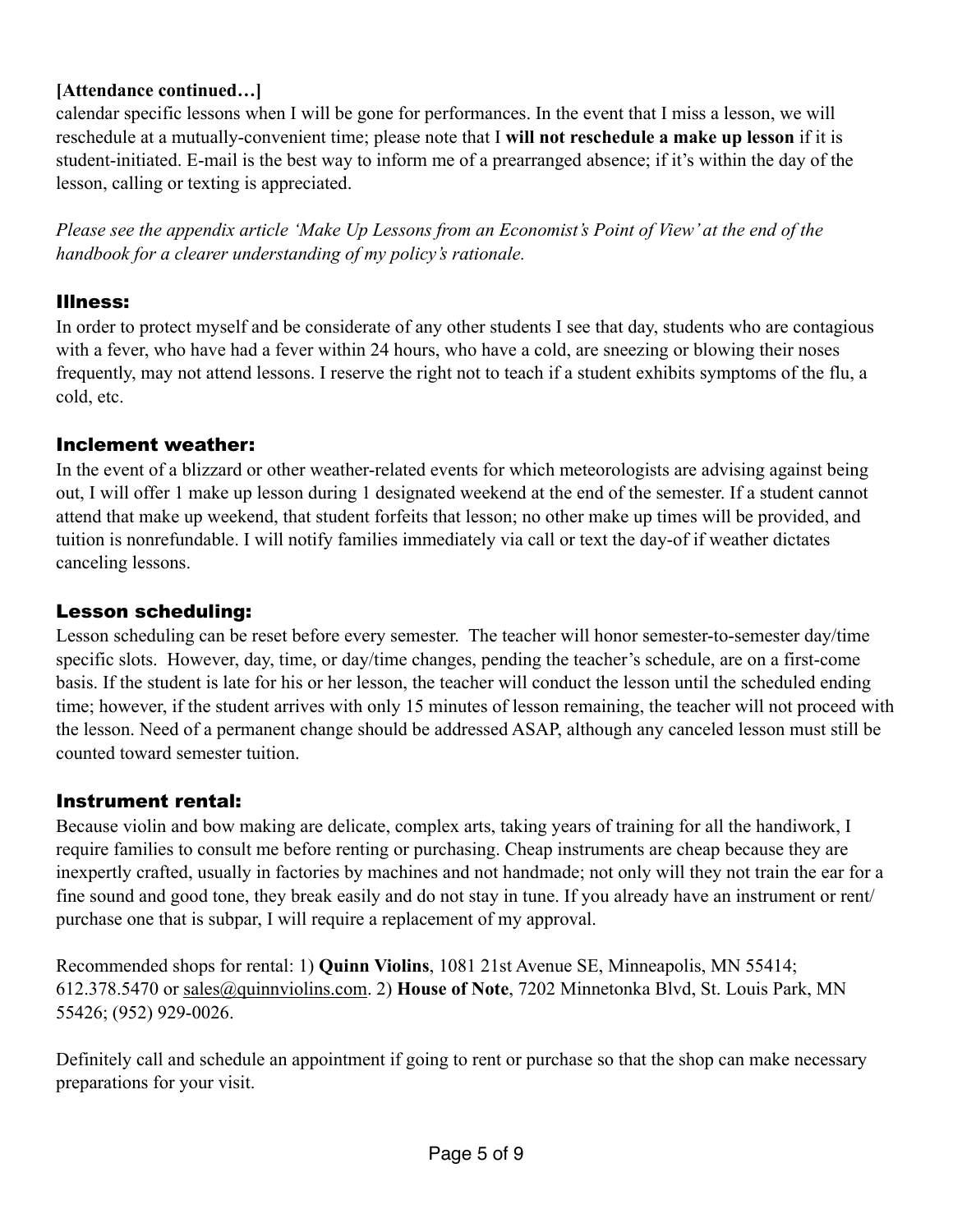#### Instrument care:

Violins and bows are extremely sensitive to climate and handling. I expect students, regardless of age, to learn to take ownership of carrying and caring for their instruments. Special attention must be paid during transitional seasons as instruments respond to temperature and humidity. Particularly in the winter, instruments will need an in-case humidifier. Try to keep instruments within 65-80 degrees Fahrenheit. **Under no circumstances** should an instrument be left in an un-air conditioned (in summer temperatures) or un-heated vehicle (in winter temperatures). The teacher will observe the care of the instrument and will notify the parent when due action is required for any maintenance or repairs. Any repair work should be done promptly, as not to injure further the instrument, and the repair shop **must be pre-approved** by the teacher.

#### Studio behavior:

Since the lesson is a concentrated but small amount of time spent between teacher and student, parent(s) and any observers (friends, siblings, etc.) who attend lessons should respect this time for the sake of the student by sitting quietly and not interrupting. Anyone attending the lesson should defer any cell phone conversations or texting until after the lesson. The practicing parent(s) must be present at all times and taking notes during lessons.

Arrive early so that going to the bathroom and/or hand washing can occur comfortably before the lesson time. Hand washing is especially imperative due to the hands-on nature of violin playing.

# Performing:

The musical arts is not an self-insulated, isolated experience but one of collaboration and sharing. I encourage my students to play for their families, friends, and neighbors informally or formally. My studio will give 1 recital each semester (approximately October and March). It's an opportunity for family and friends to see their loved ones, but it's also a good motivator and goal for the student.

# Concert opportunities:

We have the distinct privilege of living in a community that embraces a whole scope of the arts and has a host of options in which the public can participate. Seeing live music supports your local musicians, but it also catalysts curiosity and inspiration in students in a way that can't be manufactured any other way.

My own quartet Lux strives to make concerts and performances approachable and realistic for families, especially with young children. Respecting a performance space is, of course, the polite thing to do, but I hope one day for more venues where children can feel less stuffy and inhibited.

The Minnesota Orchestra ([minesotaorchestra.org](http://minesotaorchestra.org)) and Saint Paul Chamber Orchestra ([thespco.org](http://thespco.org)) both offer several family-oriented concerts a year in addition to their full regular season series.

Other organizations like the Schubert Club [\(schubert.org\)](http://schubert.org) and Minnesota Sinfonia [\(mnsinfonia.org](http://mnsinfonia.org)) also offer family concerts throughout their seasons.

#### Media:

In this digital era, watching and listening to high-quality performers and performances is easier than before and much more economical. Purchasing mp3's on Amazon or iTunes is convenient and cheaper if you want to cherry-pick tracks from an album. YouTube is also an invaluable source for not only listening to but watching

Page 6 of 9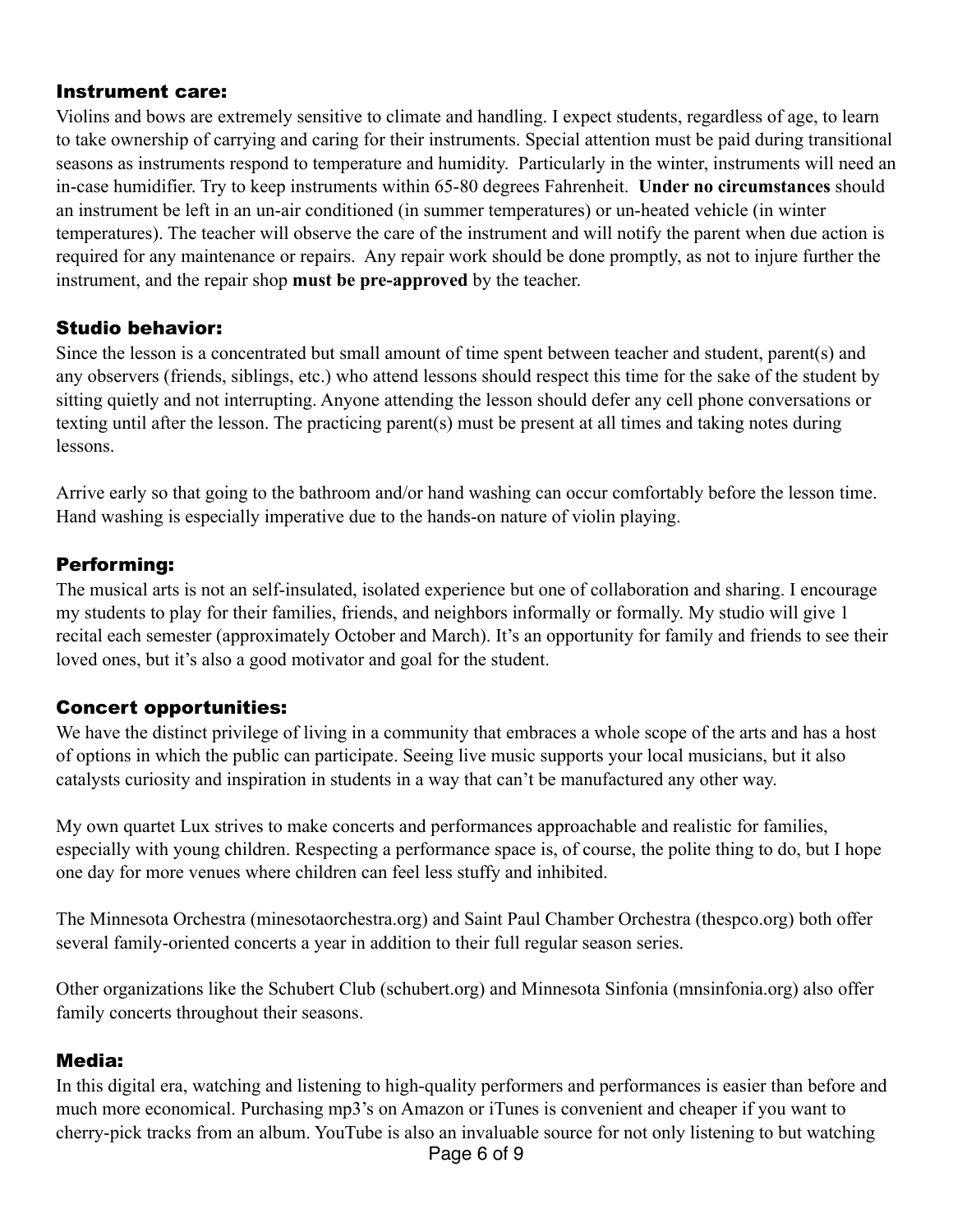#### **[Media continued…]**

high-caliber performers. Obviously a high-degree of discretion must be used for YouTube as it's an open source. Some particular orchestras and performers as a good searching springboard: Minnesota Orchestra, Saint Paul Chamber Orchestra, Orpheus Chamber Orchestra, Australian Chamber Orchestra, NY Philharmonic, LA Philharmonic, Boston Symphony, Cleveland Orchestra, Pittsburgh Symphony, Chicago Symphony, Atlanta Symphony, Berlin Philharmonic, London Symphony, Wiener Philharmonic, Academy of St. Martin in the Fields, Vienna Philharmonic; Hilary Hahn, Anne-Sophie Mutter, Gil Shaham, James Ehnes Sarah Chang, Itzhak Perlman, Nadja Salerno-Sonnenberg, Rachel Barton Pine, Leila Josefowicz, Julia Fischer, Lisa Batiashvilli, Patricia Kopatchinskaja, Midori, Jascha Heifetz Janine Jansen, Joshua Bell; Guarneri String Quartet, Alban Berg String Quartet, Juillard String Quartet, Emerson String Quartet.

# Classical Music and Music:

I believe that music is a powerful, beautiful art form - music of all genres, cultures, and time periods. Classical music, or technically "Western art music," is valuable because of the technique it requires of its musicians. Classical music in and of itself isn't more important or beneficial. It is beautiful, not because it's old and European but because it's beautiful. Some musicians are fighting a prevailing attitude of "Classical music is dead." On the one hand, we need to revisit how we perpetuate, present, and perform this music. However, I strongly believe that Classical music and other types are compatible and related and rely on each other. I do not subscribe that Classical music is inherently more worthy or culturally relevant than other music. I encourage students to gain technical facility and collaborative skills in their Classical studies but to be daring to try other types: joining a Celtic, Jazz, or Latino ensemble, improvising, composing. Music has all kinds of gateways for exploration, Classical music's being an important one but only one.

# Other teachers:

A huge part of my job as a teacher is to present and exhaust my knowledge in the field of violin and music to the student. That being said, when a teacher and student have been together for a number of years, the teacher may deem it appropriate and necessary to graduate the student on to another teacher of his or her approval - for a change of pace, a different approach or emphasis, or a vaster wealth of experience and knowledge. This is far from a punitive course of action. The dialogue should be open long before this transition, and both current teacher and the student's family should be comfortable with the change. In the event that a family decides to transfer independently of the teacher's recommendation, it's polite to inform the current teacher as soon as possible. Educators invest so much into each individual student and want the relationship to be as transparent as possible. Between teachers, we want to respect our colleagues, and baiting students from one another without collegial consultation is unethical.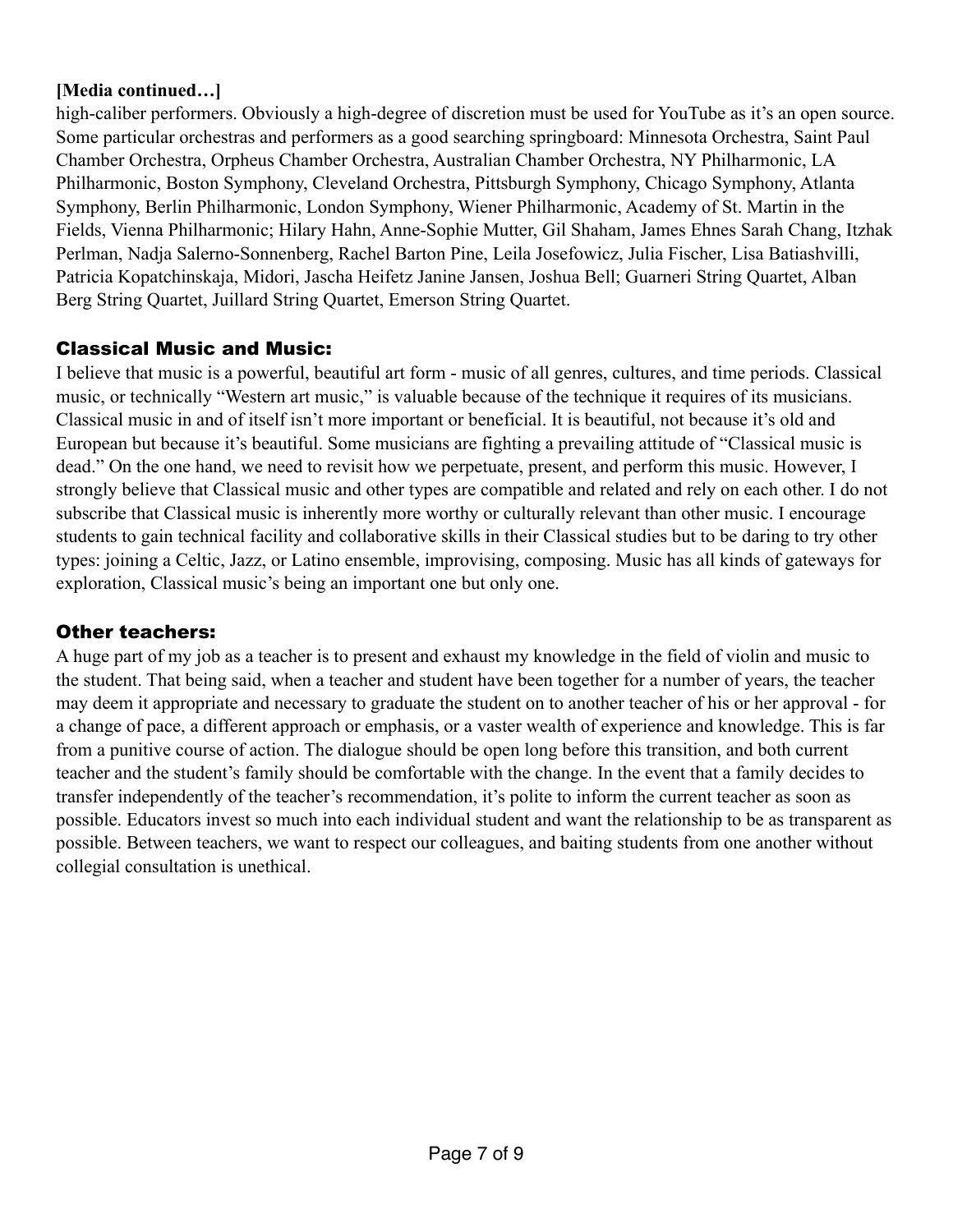# **APPENDENDIX Make-up Lessons From An Economist's Point of View**

Article Copyright © 2001 Vicky Barham

I'm a parent of children enrolled in Suzuki music lessons. I'd like to explain to other parents why I feel – quite strongly, actually – that it is unreasonable of we parents to expect our teachers to make up lessons we miss, even if I know as well as they do just how expensive lessons are, and, equally importantly, how important that weekly contact is with the teacher to keeping practicing ticking along smoothly. I think that it is natural for we parents to share the point of view that students should have their missed lessons rescheduled, but if we were to 'walk a mile' in our teachers' shoes, we might change our minds about what it is reasonable for us to expect of our teachers.

Like many parents, I pay in advance for lessons each term. In my mind, what this means is that I have reserved a regular spot in the busy schedules of my sons' teachers. I understand – fully – that if I can't make it to the lesson one week (perhaps my son is sick, or we are away on holiday, or there is some other major event at school) then we will pay for the lesson, but that my teacher is under no obligation to find another spot for me that week, or to refund me for the untaught lesson. And this is the way it should be.

In my 'other life' I am an economist and teach at our local university. Students pay good money to attend classes at the university; but if they don't come to my lecture on a Monday morning, then I am not going to turn around and deliver them a private tutorial on Tuesday afternoon. When I go to the store and buy groceries, I may purchase something that doesn't get used. Days or months later, I end up throwing it out. I don't get a refund from the grocery store for the unused merchandise. If I sign my child up for swimming lessons at the local pool, and s/he refuses to return after the first lesson, I can't get my money back. So there are lots of situations in our everyday lives where we regularly pay in advance for goods or some service, and if we end up not using what we have purchased, we have to just 'swallow our losses'. On the other hand, if I purchase an item of clothing, and get home and change my mind, I can take it back and expect either a refund or a store credit.

So why do I believe that music lessons fall into the first category of 'non-returnable merchandise', rather than into the second case of 'exchange privileges unlimited' (which I think is one of the advertising slogans of an established women's clothing store!)? Speaking now as an economist, I would claim that the reason is that items like clothing are "durable goods' – meaning, they can be returned and then resold at the original price – whereas music lessons are non-durable goods – meaning, once my Monday slot at 3:30 is gone, my son's teacher can't turn around and sell it again. The only way she would be able to give him a lesson later in the week would be if she were to give up time that she had scheduled for her own private life; and that seems pretty unreasonable – I can't think of many employees who would be thrilled if their bosses were to announce that they couldn't work from 3:30 to 4:30 this afternoon, but would they please stay until 6:30 on Thursday, because there will be work for them then!

Many teachers hesitate to refuse our request to shift lesson times (because our busy schedules do change), because unless they keep us parents happy, we will decide to take our child somewhere else for lessons (or to drop musical study), and they will lose part of their income. This is particularly true in areas with lower average income, where it can be particularly difficult to find students. So rather than telling us that 'well, actually, the